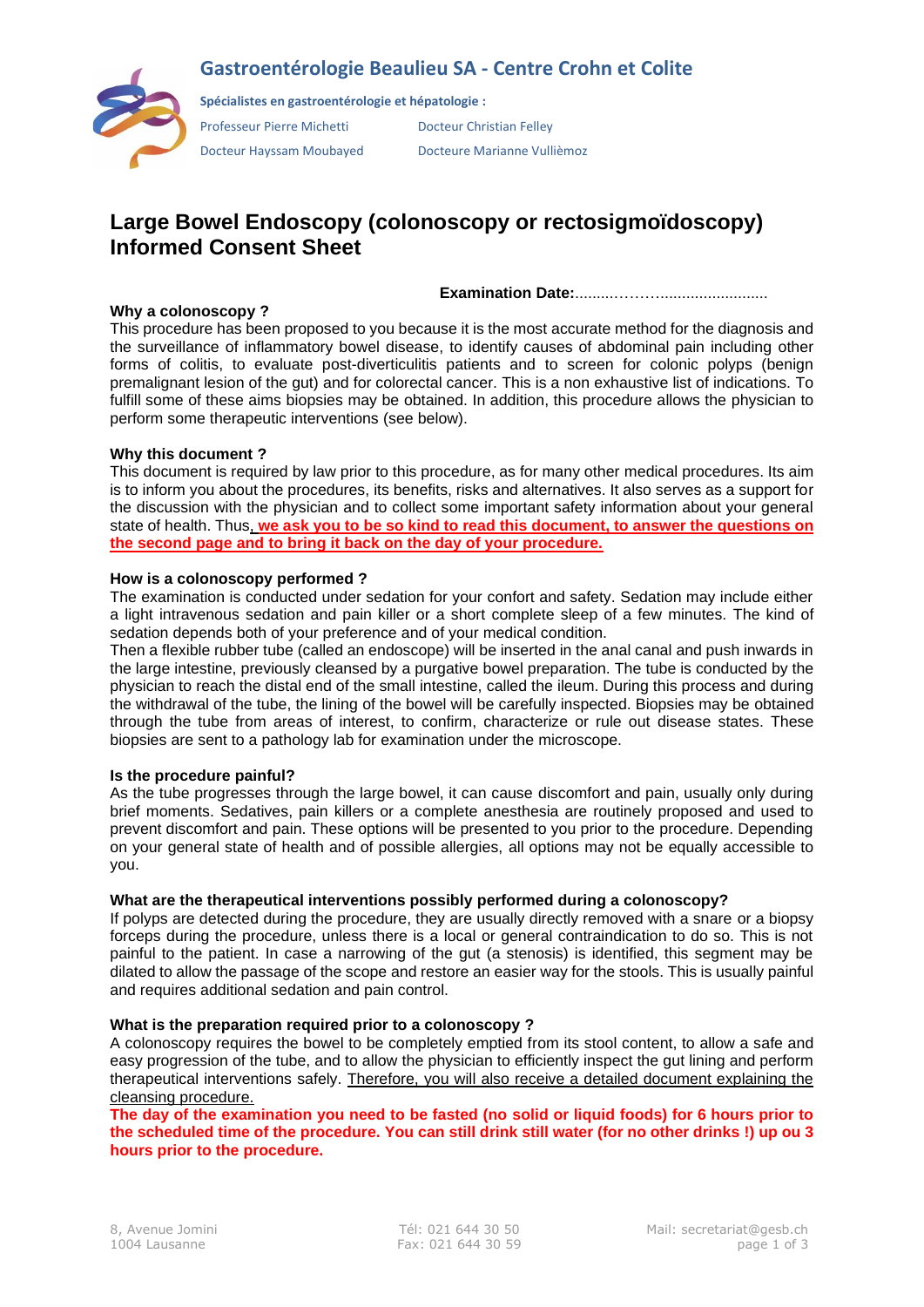## **Gastroentérologie Beaulieu SA - Centre Crohn et Colite**



**Spécialistes en gastroentérologie et hépatologie :**

Professeur Pierre Michetti Docteur Christian Felley

Docteur Hayssam Moubayed Docteure Marianne Vullièmoz

#### **How to travel to the clinic?**

You will probably receive a sedative or be put asleep for the procedure. **You should thus not plan on driving yourself on the way back from the physician's office after the procedure.** Plan to use public transportation or have a relative or friend to drive you back home. Avoid driving, using machinery and signing legal document for 12 hours after the procedure

# **Please note that your stay at our practice/clinic will last 1-2 hours**

#### **What do I do with my usual medications?**

You should take your usual medications with a small amount of clear liquid (water or tea), despite the instruction to be fasted. This is particularly the case for anti-hypertensive agents, diuretics, or asthma drugs. This is also the case for regular cardiac dose aspirin.

**If you take blood thinners (such as Sintrom, Marcoumar, Xarelto, Pradaxa, Eliquis), medications containing aspirine (Aspirine Cardio, Triatral, Plavix ou Clopidogrel) or if you are diabetic, please contact your general practitioner or our office in advance to the exam. Indeed it is likely that these medications will need to be stopped or adjusted for y few days in preparation of the procedure.**

#### **What are the risks associated with a colonoscopy ?**

A colonoscopy performed for diagnosis purposes and taking biopsies are considered low risk procedures, with a risk of 0.2% of complications, which include bleeding from a biopsy site or bowel perforation. The risk of bleeding and of bowel perforation rises in case of polyp removal and/or dilatation of a narrowed bowel. The rate of complications associated with polyp excision or bowel dilatation are 1- 2% of perforation and 5% of bleeding, despite all precautions taken. These complications may be immediate or delayed a few days (up to 7-10 days for bleeding). Bleeding is usually managed by a repeat colonoscopy to coagulate the bleeding vessel (by local injection or clip placement). Refractory bleeding and perforation may require emergency surgery in 1-2% of cases. Surgery is usually laparoscopic in these cases, but open surgery and/or transient stomy placement have been needed in rare instances.

#### **What are the alternatives to a colonoscopy?**

Depending your condition, there are several distinct alternatives. For diagnosis of an inflammation of the gut, a CT-scan or an MRI of the gut are possible. A bowel prep is also required. Biopsies, however, can'tt be obtained. Thus, if further suspected, an inflammation of the gut or a tumor will eventually still require a colonoscopy with biopsies. For polyp screening, CT-scan virtual colonoscopy is an alternative, but again bowel preparation is needed and a rectal tube is inserted to inflate the large bowel. As a result, the perforation rate is similar to the rate of a colonoscopy, which will still be required if a lesion is seen on the virtual exam. Alternative to a dilatation is typically a surgery. Other alternatives may exist for specific cases, to be discussed with your doctor.

#### **What are the frequent questions asked to the physisican prior to the procedure ?**

During the preparatory visit or at least just before the procedure, you should ask all the questions that are important to you. Examples are:

- What is the need and urgency to perform a colonoscopy to me ?
- What are my alternatives to this method for my condition ?
- Do I run other risks, specific to my condition/procedure, that are not mentioned in this document ?
- How and when do I resume my blood thinning agents after the procedure ?

#### **How to cooperate to minimize the risks of the procedure?**

Careful attention to all steps of bowel preparation is important. In addition, we would like to have your answers to the following questions:

Do you take a blood thinning medication such as Sintrom, Marcoumar, Xarelto, Pradaxa, Eliquis or an anti-platelet agent such as Plavix/Clopidogrel' 
I Yes 

I No